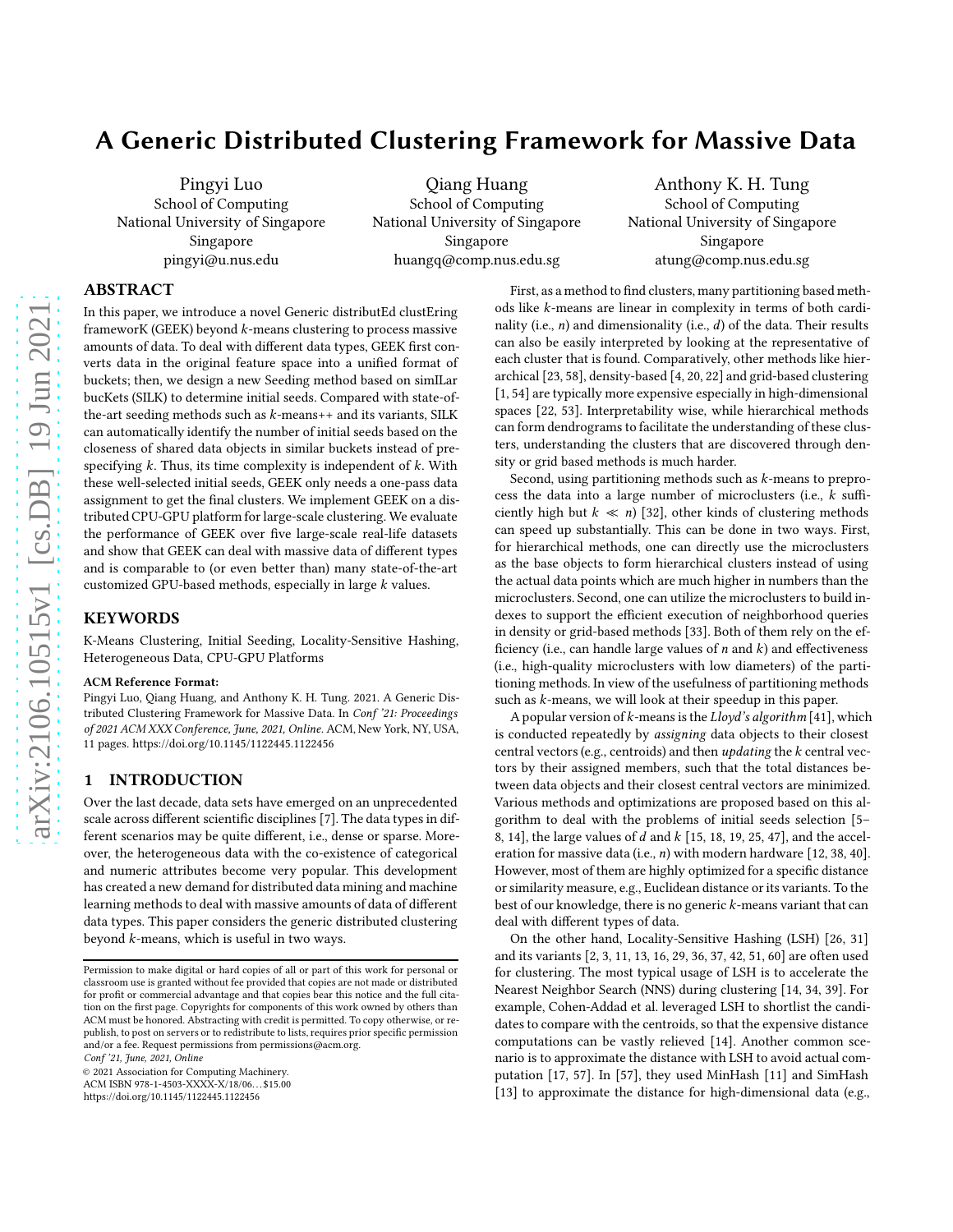text) and applied a bisection method to the LSH similarity matrix for clustering. For the large-scale, distributed setting, LSH is also applied for data partitioning to reduce communication cost, e.g., [\[9](#page-9-28), [59\]](#page-10-13) exploited LSH to distribute close data on the same machine in a distributed environment and find clusters locally; then, they aggregated local results to approximate the global clusters.

Most of these methods, however, only use LSH as a basic tool for speedup or data partitioning. They focus on the data objects in a single bucket but do not consider the connections between buckets. Intuitively, similar buckets often share many common data objects under many LSH functions. These shared data are close to each other, which are the ideal candidates to determine initial seeds for clustering. Moreover, there exist different kinds of LSH families for different types of data. With different LSH families, different types of data can be converted into a unified format of buckets.

Our Contributions. Based on the above motivations, we introduce a novel Generic distributEd clustEring frameworK (GEEK) to deal with large-scale data of different types. We first leverage different LSH families to convert different types of data into a unified format of buckets. Then, we design a new Seeding algorithm based on simILar bucKets (SILK) to generate initial seeds. Specifically, we adapt MinHash [\[10](#page-9-29), [11](#page-9-20)], which is a popular LSH scheme for NNS between sets, to retrieve similar buckets. Then, we use the shared data objects from similar buckets to determine the initial seeds. As distinct from state-of-the-art seeding methods such as  $k$ -means++ and its variants [\[5](#page-9-8), [7,](#page-9-0) [8,](#page-9-9) [14](#page-9-10)], SILK can automatically identify initial seeds without pre-specifying  $k$ , and its time complexity is independent of  $k$ . With these well-selected initial seeds, we get the final clusters through a one-pass data assignment. We exploit the parallelism with multiple computing nodes and GPUs and implement GEEK on a distributed CPU-GPU platform for large-scale clustering. Extensive experiments over five massive real-life datasets validate the efficiency and effectiveness of GEEK.

Organization. The roadmap of this paper is as follows. Section [2](#page-1-0) reviews some preliminary knowledge. We introduce GEEK and its distributed implementation in Section [3.](#page-1-1) Experimental results are reported and analysed in Section [4.](#page-6-0) Section [5](#page-8-0) surveys the related work. Finally, we conclude our work in Section [6.](#page-9-30)

# <span id="page-1-0"></span>2 PRELIMINARIES

#### 2.1 Problem Settings

In this paper, we focus on both dense and sparse data, where dense data consists of data objects whose values in most feature dimensions (or attributes) are non-zero, whereas the sparse data mainly contains zeros. The dense data can be further divided into the homogeneous dense data (with single numeric or categorical attribute) and the heterogeneous dense data (with the co-existence of numeric and categorical attributes). The sparse data is often homogeneous; otherwise, we can encode the data into a single attribute (e.g., onehot encoding) due to the ultra-high dimensions.

Suppose data objects are represented as vectors in a  $d$ -dimensional space  $\mathbb{R}^d.$  Let  $Dist(\pmb{x},\pmb{y})$  be the distance between any  $\pmb{x},\pmb{y}\in\mathbb{R}^d.$ 

**Definition 1** ( $k$ -means clustering): Given a data set  $D$  of n data objects, i.e.,  $\mathcal{D} = \{\mathbf{x_1}, \cdots, \mathbf{x_n}\} \subset \mathbb{R}^d$ , k-means clustering aims to find  $k$  central vectors  $C = \{\boldsymbol{c_1}, \cdots, \boldsymbol{c_k}\} \subset \mathbb{R}^d$  such that the total distance

 $Dist(D, C)$  between all of the data objects and their closest central vectors is minimized, where  $Dist(\mathcal{D}, C) = \sum_{i=1}^{n} Dist(\mathbf{x_i}, \mathbf{c_{ID_i}})$ , and ID $_l$  is the index of the closest central vector of  $\pmb{x_i}$ , i.e.,

<span id="page-1-2"></span>
$$
ID_i = \arg\min_{j \in \{1, \cdots, k\}} Dist(x_i, c_j).
$$
 (1)

 $Dist(x, y)$  can be widespread distance functions, such as Euclidean distance, Manhattan distance, Hamming distance, etc. Given a similarity  $Sim(x, y) \in [0, 1]$ , e.g., Jaccard similarity, we consider its corresponding distance  $Dist(x, y) = 1 - Sim(x, y)$  in Equation [1.](#page-1-2) Notice that we do not claim that GEEK can support every distance and similarity measure – just the distances or similarity measures if and only if there exists the corresponding LSH family.

# 2.2 Locality-Sensitive Hashing

**Definition 2** (LSH family [\[31\]](#page-9-17)): Given a search radius  $R > 0$  and an approximation ratio c, a family of hash functions  $H$  is  $(R, cR, p_1, p_2)$ sensitive for Dist $(\cdot,\cdot)$  if, for any  $\textbf{x},\textbf{y}\in\mathbb{R}^{d}$ , the hash function h drawn uniformly from H satisfies the following conditions:

- If  $Dist(x, y) \leq R$ , then  $Pr_{h \in H}[h(x) = h(y)] \geq p_1$ ;
- If  $Dist(x, y) \ge cR$ , then  $Pr_{h \in H}[h(x) = h(y)] \le p_2$ ;
- $p_1 > p_2$  and  $c > 1$ .

Next, we review two famous LSH families, MinHash [\[10,](#page-9-29) [11\]](#page-9-20) and Query-Aware LSH (QALSH) [\[27,](#page-9-31) [28](#page-9-32)], which will be used later.

**MinHash.** MinHash is designed for Jaccard similarity  $J(A, B)$  =  $|A \cap B|/|A \cup B|$  between any two sets (or objects)  $A, B \in \mathbb{U}$ . The MinHash function  $h_{\pi}(\cdot)$  is defined as follows:

$$
h_{\pi}(A) = \min_{a \in A} \pi(a),\tag{2}
$$

where  $\pi$  is a random permutation from the ground universe  $U$  and  $h_{\pi}(A)$  is the minimal member of A with respect to  $\pi$ .

MinHash uses the static  $(K, L)$ -bucketing framework [\[31\]](#page-9-17) to deal with the NNS query. It concatenates  $K$  i.i.d. LSH functions to form a signature, i.e.,  $G(\cdot) = (h_{\pi_1}(\cdot), \cdots, h_{\pi_K}(\cdot))$ . Since  $G(\cdot)$  will reduce  $p(s)$  between close objects, MinHash builds  $L$  such hash tables to achieve a theoretical guarantee. MinHash looks up the  $L$  buckets based on the signatures of the query to find the candidates.

QALSH. QALSH is developed for Euclidean distance  $\|x - y\|$  =  $\sqrt{\sum_{j=1}^{d} (x_j - y_j)^2}$ , where  $\mathbf{x} = (x_1, \dots, x_d)$  and  $\mathbf{y} = (y_1, \dots, y_d)$ . The QALSH function  $h_{a}(\cdot)$  is defined as follows:

$$
h_a(x) = a \cdot x,\tag{3}
$$

where  $a$  is a random vector with each entry  $a_i$  chosen i.i.d. from the standard normal distribution, i.e.,  $a_i \sim \mathcal{N}(0, 1)$ .

QALSH adopts the dynamic collision counting framework [\[21](#page-9-33)] for the NNS. It draws  $m$  i.i.d. LSH functions to build  $m$  hash tables, where each stores the sorted LSH values only. Let  $w$  be the bucket width. Given a query q, the interval  $[h_a(q) - \frac{w}{2}, h_a(q) + \frac{w}{2}]$  is regarded as the anchor bucket of  $q$ . The bucket partitioning waits until  $q$  arrives. We select an object as a candidate of  $q$  if they collide more than  $l$  times, where  $l$  is a pre-specified collision threshold.

## <span id="page-1-1"></span>3 GEEK

We now present GEEK for generic distributed clustering. GEEK consists of three phases: data transformation, initial seeding, and data assignment. An overview of GEEK is shown in Figure [1.](#page-2-0)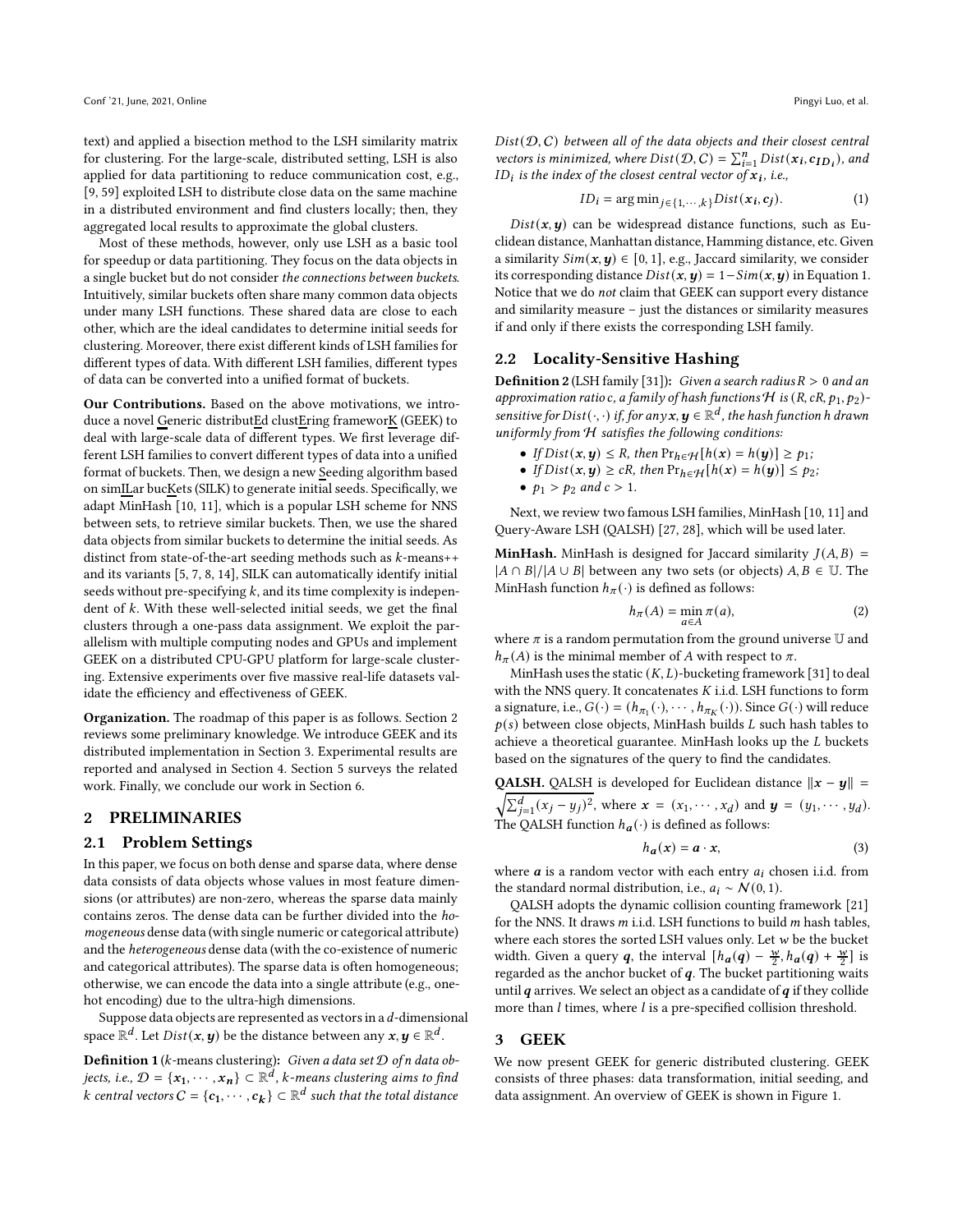<span id="page-2-0"></span>A Generic Distributed Clustering Framework for Massive Data Conf '21, June, 2021, Online



Figure 1: An overview of GEEK

<span id="page-2-1"></span>

| <b>Algorithm 1:</b> Homogeneous Dense Data Transformation                                        |
|--------------------------------------------------------------------------------------------------|
| <b>Input:</b> $\mathcal{D} = \{x_1, \dots, x_n\}$ , <i>m</i> , <i>t</i> for bucket partitioning; |
| <b>Output:</b> A collection of buckets $\mathcal{B}$ ;                                           |
| $\mathfrak{g} = \mathfrak{g}$ :                                                                  |
| 2 Draw <i>m</i> QALSH functions $\{h_{a_1}, \cdots, h_{a_m}\};$                                  |
| 3 for <i>i</i> from 1 to m do                                                                    |
| $T = \emptyset;$                                                                                 |
| for each $x_j \in \mathcal{D}$ do<br>5                                                           |
| $T.push(h_{a_i}(x_j));$<br>$6\phantom{1}6$                                                       |
| Sort T in ascending order of $h_{a_i}(x_i)$ ;<br>7                                               |
| Partition T into t buckets $\{B_1, \cdots, B_t\}$ ;<br>8                                         |
| $B = B \cup \{B_1, \cdots, B_t\};$<br>9                                                          |
| 10 return $\mathcal{B}$ :                                                                        |

#### 3.1 Data Transformation

In this phase, we convert different types of data into a unified format of buckets. We illustrate one specific distance for each data type for demonstration purposes.

Homogeneous Dense Data.We consider high dimensional points (or vectors) for Euclidean distance. We first draw  $m$  i.i.d. QALSH functions and build  $m$  hash tables. Let  $t$  be a threshold for bucket partitioning. Then, we sort the  $m$  hash tables in ascending order of the LSH values and evenly partition the data IDs in each hash table into  $t$  buckets. Let  $B$  be a collection of buckets generated from the  $m$  hash tables. The pseudo-code is depicted in Algorithm [1.](#page-2-1)

**Example [1](#page-2-0):** We now use Figure 1 as an illustration. Suppose  $D =$  ${x_1, x_2, \dots, x_6}$  and there exist 3 clusters, i.e.,  ${x_1, x_2, x_4}, {x_3, x_5}$ , and  $\{x_6\}$ . We use  $m = 4$  QALSH functions  $\{h_{a_1}, \dots, h_{a_4}\}$  to transform all  $x_i \in \mathcal{D}$  into buckets. Let  $t = 2$ . For the hash table  $T_1$ , we compute  $h_{a_1}(x_j)$  for each  $x_j$  and partition all of them into two buckets, i.e.,  $B_1 = \{x_1, x_2, x_4\}$  and  $B_2 = \{x_3, x_5, x_6\}$ . We repeat this procedure for  $T_2$ ,  $T_3$ , and  $T_4$  and get  $\mathcal{B} = \{B_1, B_2, \cdots, B_8\}.$ 

<u>Remarks.</u> Notice that we do not use the popular LSH function  $h_{a,b}(x) =$  $\lfloor \frac{a \cdot x + b}{w} \rfloor$  [\[16\]](#page-9-22) for bucket partitioning, because it contains a parameter named bucket width  $w$  that is hard to tune for different datasets if we want to partition data into buckets in a suitable granularity. Yet, we do not simply follow QALSH and use  $[h_{a}(x) - \frac{w}{2}, h_{a}(x) +$ 

<span id="page-2-2"></span>

| <b>Algorithm 2:</b> Heterogeneous Dense Data Transformation                                                                                                 |
|-------------------------------------------------------------------------------------------------------------------------------------------------------------|
| <b>Input:</b> $\mathcal{D} = \{x_1, \dots, x_n\}$ , <i>K</i> , <i>L</i> for bucket partitioning;                                                            |
| <b>Output:</b> A collection of buckets $\mathcal{B}$ ;                                                                                                      |
| 1 Transform numeric attributes into categorical ones;                                                                                                       |
| $2 \mathcal{B} = \emptyset$ :                                                                                                                               |
| $\sigma$ for <i>i</i> from 1 to L do                                                                                                                        |
| Draw <i>K</i> MinHash functions $\{h_{\pi_1}, \dots, h_{\pi_K}\};$<br>$\overline{\mathbf{4}}$                                                               |
| $T = \emptyset$ :<br>5                                                                                                                                      |
| <b>for</b> each $x_j \in \mathcal{D}$ do<br>6                                                                                                               |
| $\overline{7}$                                                                                                                                              |
| $\label{eq:G} \begin{cases} G(\mathbf{x}_j) = (h_{\pi_1}(\mathbf{x}_j), \cdots, h_{\pi_K}(\mathbf{x}_j)); \\ T[G(\mathbf{x}_j)], push(j); \end{cases}$<br>8 |
| $\mathcal{B} = \mathcal{B} \cup T;$<br>$\boldsymbol{9}$                                                                                                     |
| 10 return $\mathcal{B}$ :                                                                                                                                   |

 $\frac{w}{2}$ ] as the bucket of each data object  $x$ , because this way is customized for the query, which is not suitable for data objects. Instead of using  $w$ , we introduce a new parameter  $t$  to evenly partition each hash table into  $t$  parts as buckets. This new way is simple and easy to control the granularity of buckets, and it can keep the proximity of most data objects in the same buckets.

Heterogeneous Dense Data. The categorical attributes are discrete values, which is a natural division for buckets. However, the numeric attributes are continuous values, which cannot be divided into buckets directly. Thus, we first follow the homogeneous dense data transformation to discretize the numeric attributes into categorical attributes. We then follow MinHash and leverage the static  $(K, L)$ -bucketing framework to transform the categorical attributes into buckets. The pseudo-code is shown in Algorithm [2.](#page-2-2)

Sparse Data. We consider data objects represented as sets for Jaccard similarity. Since sparse datasets are often ultra-high dimensional, e.g., million-scale dimensions, we first follow [\[55](#page-10-14)] and use DOPH [\[52\]](#page-10-15) to reduce the dimensionality to a moderate level, e.g., hundreds of dimensions.<sup>[1](#page-2-3)</sup> We choose DOPH for dimensionality reduction because with DOPH, the distance among each pair of data after dimension reduction can still be approximately preserved with high probability [\[55](#page-10-14)]. Then, we follow MinHash and use the static

<span id="page-2-3"></span><sup>&</sup>lt;sup>1</sup>In our experiments, for the sparse dataset URL, we first use DOPH to reduce the data dimension to 400.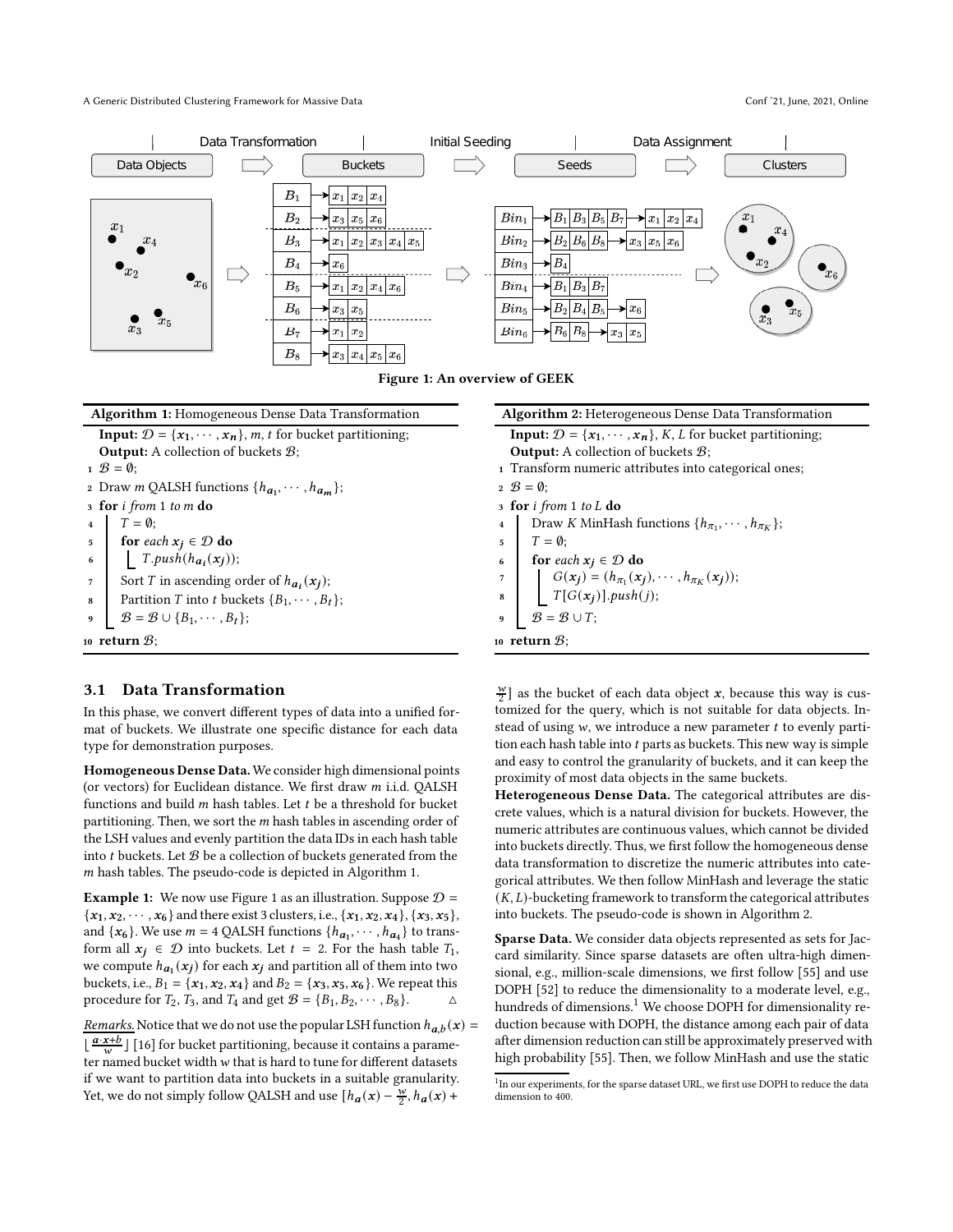<span id="page-3-0"></span>

|  |  |  | <b>Algorithm 3:</b> Sparse Data Transformation |
|--|--|--|------------------------------------------------|
|--|--|--|------------------------------------------------|

| <b>Input:</b> $\mathcal{D} = \{x_1, \dots, x_n\}$ , K, L for bucket partitioning;                                  |
|--------------------------------------------------------------------------------------------------------------------|
| <b>Output:</b> A collection of buckets $\mathcal{B}$ ;                                                             |
| 1 Reduce $D$ to moderate dimensions using DOPH [52];                                                               |
| $2 \mathcal{B} = \mathbf{0}$ :                                                                                     |
| $\sigma$ for <i>i</i> from 1 to L do                                                                               |
| Draw K MinHash functions $\{h_{\pi_1}, \cdots, h_{\pi_K}\}\;$                                                      |
| $T = \emptyset$<br>5                                                                                               |
| for each $x_j \in \mathcal{D}$ do<br>6                                                                             |
| $7$                                                                                                                |
| $\begin{array}{ll} & G(x_j)=(h_{\pi_1}(x_j),\cdots,h_{\pi_K}(x_j));\\ & T[G(x_j)], push(j); \end{array}$<br>$\bf8$ |
| $B = B \cup T;$<br>9                                                                                               |
| 10 $\,$ return $\mathcal{B}$ :                                                                                     |

 $(K, L)$ -bucketing framework to transform data objects into buckets. The pseudo-code is displayed in Algorithm [3.](#page-3-0)

#### 3.2 Initial Seeding

We now introduce SILK to generate initial seeds based on similar buckets. The idea of SILK is first to adapt MinHash to group similar buckets together, and then we identify the shared data objects from similar buckets to determine the initial seeds.

We first adopt the static  $(K, L)$ -bucketing framework to transform the collection of buckets  $\mathcal B$  into bins. $^2$  $^2$  For each bin  $Bin_j,$  if it contains at most one bucket, i.e.,  $|Bin_j| \leq 1$ , we ignore it because this bucket is probably isolated from others; otherwise, we identify a group of shared data objects (i.e.,  $C_{shared}$ ) from Bin<sub>j</sub> by majority voting, i.e., we select the data objects that appear in more than half number of the buckets in  $Bin_j$ . With majority voting, we can identify the frequent shared data objects from similar buckets. Intuitively, the higher the frequency, the closer the distance to other shared data objects.

After identifying a collection of  $C_{shared}$ 's, we need to decide which  $C_{shared}$  can be used to determine initial seeds. Intuitively, the larger the size of  $C_{shared}$ , the higher the probability that there exists a cluster among the data objects in  $C_{shared}$ . Let  $\delta$  be a seeding threshold and C be a collection of initial seeds. Based on this intuition, if  $|C_{shared}| \ge \delta$ , we will add it into C.

However, when we repeat the above procedure to identify the initial seeds  $C$  for the  $L$  hash tables, some very similar or even identical  $C_{shared}$ 's may be added into C multiple times. Fortunately, C can also be regarded as a set of buckets. We can use C as input and repeat the above procedure again to remove the near-duplicates. The pseudo-code is depicted in Algorithm [4.](#page-3-2)

Example 2: We now use Figure [1](#page-2-0) again to illustrate SILK. We use  $\mathcal{B} = \{B_1, B_2, \dots, B_8\}$  as input. Suppose  $L = 2$  and  $\delta = 1$ . We first partition similar buckets into the same bins, e.g., for hash table  $T_1$ , we get  $Bin_1 = \{B_1, B_3, B_5, B_7\}$ ,  $Bin_2 = \{B_2, B_6, B_8\}$ , and  $Bin_3 = \{B_4\}$ . Then, we identify  $C_{shared}$  from each  $Bin_j$ . Considering  $Bin_1$ , since  $x_1, x_2, x_4$  appear in more than half number of  $B_1, B_3, B_5$ , and  $B_7$ , we add  $x_1, x_2, x_4$  into  $C_{shared}$ ; while  $x_3, x_5, x_6$ 

<span id="page-3-2"></span>

| <b>Algorithm 4: SILK</b>                                                                         |
|--------------------------------------------------------------------------------------------------|
| <b>Input:</b> $B$ , a seeding threshold $\delta$ , and $K$ , $L$ for partitioning;               |
| <b>Output:</b> A collection of initial seeds $C$ ;                                               |
| $1\ C \leftarrow \emptyset$ :                                                                    |
| 2 for i from 1 to L do                                                                           |
| Draw K MinHash functions $\{h_{\pi_1}, \cdots, h_{\pi_K}\};$<br>3                                |
| $T \leftarrow \emptyset$<br>$\overline{\bf{4}}$                                                  |
| <b>for</b> each bucket $B_i \in \mathcal{B}$ <b>do</b><br>5                                      |
| $G(B_j) = (h_{\pi_1}(B_j), \cdots, h_{\pi_K}(B_j));$<br>$T[G(B_j)]$ . <i>push</i> $(B_j)$ ;<br>6 |
| 7                                                                                                |
| for each $Bin_j \in T$ do<br>8                                                                   |
| if $ Bin_j  \leq 1$ then continue;<br>9                                                          |
| Find $C_{shared}$ from the buckets in $Bin_j;$<br>10                                             |
| if $ C_{shared}  \ge \delta$ then $C = C \cup C_{shared}$ ;<br>11                                |
| 12 Remove the near duplications of $C$ ;                                                         |
| 13 return $C$ ;                                                                                  |

only appear once, we ignore them. Since  $|C_{shared}| = 3 \ge \delta = 1$ , we add  $C_{shared} = \{x_1, x_2, x_4\}$  into C. We ignore  $Bin_3$  since  $|Bin_3| \leq 1$ . After identifying  $C_{shared}$ 's, some very similar or even identical  $C_{shared}$ 's are added into C, e.g., we also add  $C_{shared} = \{x_1, x_2, x_4\}$ from  $Bin_4$  into C. Thus, we repeat this procedure again with  $L = 1$ to deduplicate  $C_{shared}$ 's. Finally, we get four  $C_{shared}$ 's in C, i.e.,  ${x_1, x_2, x_4}, {x_3, x_5, x_6}, {x_6, x_6}, \text{and } {x_3, x_5}.$ 

**Remarks.** The state-of-the-art seeding methods, such as  $k$ -means++ and its variant [\[5](#page-9-8), [7,](#page-9-0) [8](#page-9-9), [14\]](#page-9-10), require setting up  $k$  in advance. Moreover, their time complexities are highly sensitive to  $k$ , which limit their scalability for large  $k$  values. In contrast, as will be discussed in Section [3.5,](#page-5-0) even though SILK needs to tune a few parameters, i.e.,  $K$ ,  $L$ , and  $\delta$ , its time complexity is independent of  $k$ , and it can efficiently generate a large number of initial seeds.

#### 3.3 Data Assignment

In this phase, we first compute the central vectors from the initial seeds  $C$ ; then, we assign each data object to its closest central vector once to achieve the final clusters. With the efficiency of SILK, we often generate more initial seeds to get more options to detect small clusters. Thus, one-pass data assignment is sufficient.

<span id="page-3-3"></span>**Example 3:** From Figure [1,](#page-2-0) if we just build a single hash table  $T_1$ , GEEK generates two initial seeds from  $C_{shared_1} = \{x_1, x_2, x_4\}$ and  $C_{shared_2} = \{x_3, x_5, x_6\}$  only. The small cluster  $\{x_6\}$  will be combined together with the cluster  $\{x_3, x_5\}$  and cannot be distinguished. Thus, we often build more hash tables to get more initial seeds. As shown in Figure [1,](#page-2-0) with one more  $T_2$  to get more seeds from  $C_{shared_3} = \{x_6\}$  and  $C_{shared_4} = \{x_3, x_5\}$ , we can easily identify  $\{x_6\}$  and avoid multiple assign-update iterations.  $\Delta$ 

There are several ways to get more initial seeds. In Example [3,](#page-3-3) we use more hash tables in SILK to generate more seeds. Meanwhile, we can also generate more buckets from data transformation or decrease the seeding threshold  $\delta$  to get more seeds.

Central Vector Representation. For the homogeneous dense data such as the high-dimensional points, we use centroid as the central

<span id="page-3-1"></span><sup>&</sup>lt;sup>2</sup>To distinguish the buckets from data transformation, we call the buckets generated from SILK as bins. Each bin is a set of bucket IDs.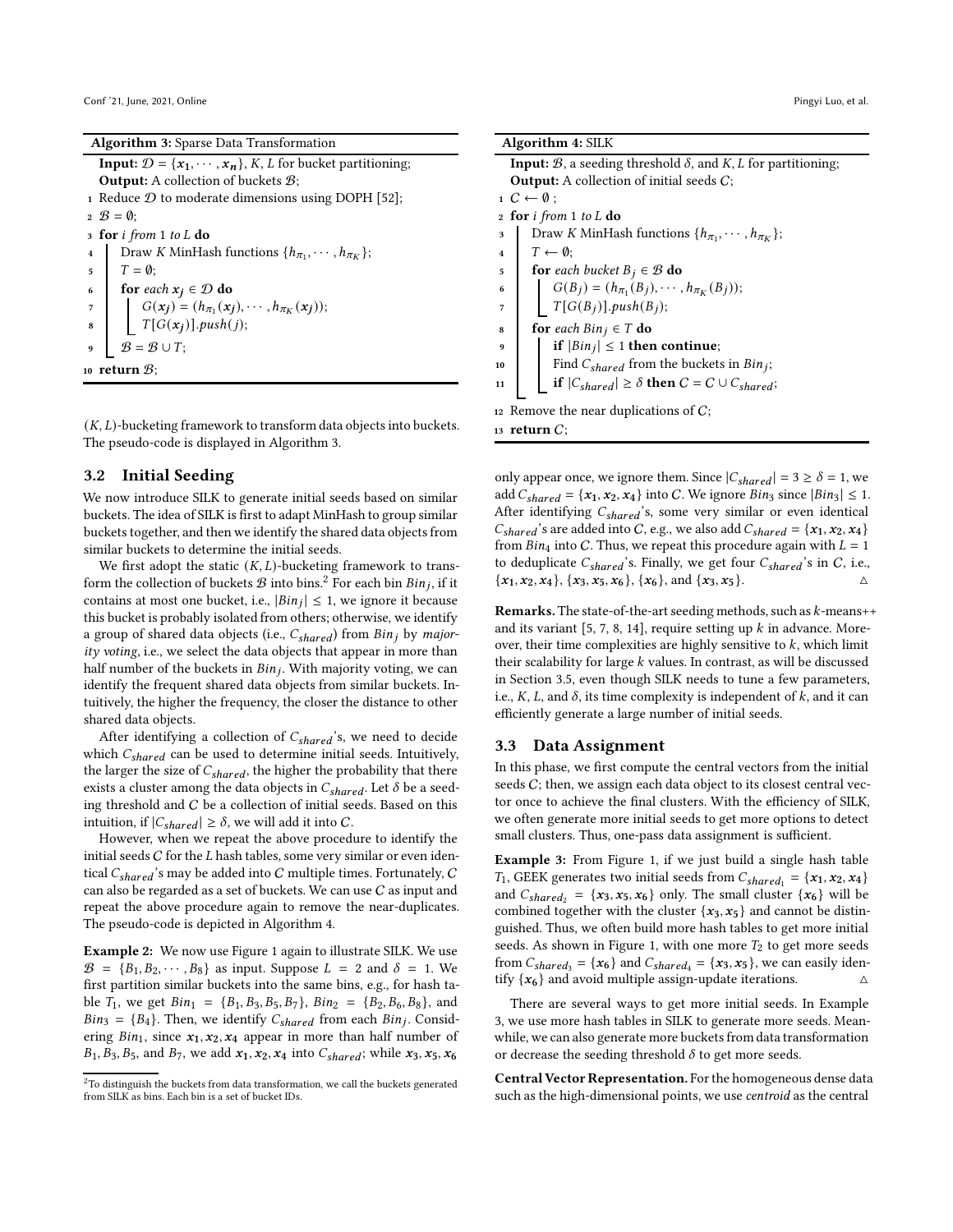<span id="page-4-0"></span>

Figure 2: The system architecture of GEEK

vector. For the heterogeneous dense data, it is hard to define a central vector for clustering with its original representation. Thus, we use the unified categorical attributes for data assignment and use mode to represent the central vector. For the sparse data such as sets, we also use mode as the central vector. Moreover, since the original dimension is often very large, we use the dimension after DOPH to represent data objects to reduce the computational cost.

#### 3.4 Implementation

Next, we introduce how we design and implement GEEK on a distributed CPU-GPU platform.

**System Architecture.** Suppose we have  $q$  GPUs in the system across N computing nodes. Each node can have different number of GPUs, i.e.,  $g_i$  for node  $i$  and  $\sum_{i=1}^{N} g_i = g$ . We adopt the Message Passing Interface (MPI) for the communication of different computing nodes. We launch  $q$  processes with MPI. Each process  $P_j$  corresponds to a single GPU for parallel computation, where  $1 \leq j \leq g$ . The system architecture is depicted in Figure [2.](#page-4-0)

Data Transformation. We first instruct GPU threads to compute the LSH values for the data objects that each process  $P_j$  contains. Since each  $P_i$  only has a part of the data, the buckets in different processes are incomplete. We need to conduct a bucket synchronization among different processes to rearrange the buckets so that (1) data objects with the identical LSH values are put into the same buckets; (2) each  $P_i$  contains different hash tables. This procedure aims to deal with a load balance problem, which will be discussed later.

Initial Seeding. After the bucket synchronization, we instruct the GPU threads to compute bins for the buckets that each process  $P_i$  contains. Similar to the case of data transformation, the bins in different processes are incomplete. However, to reduce the communication cost, we do not rearrange the bins. Instead, we determine the shared data objects  $C_{shared}$  for each  $P_j$  from its local bins and synchronize the  $C_{shared}$ 's among different processes. We will introduce the details of this procedure after the load balance issue.

Data Assignment. Since different data are located in different nodes, we cannot directly compute the central vectors (e.g., centroids). To reduce the communication cost, we first instruct the GPU threads to compute the local centroids and count their local size for each process  $P_j$ . Then, we broadcast the local centroids and their sizes to get the global centroids. At last, each  $P_i$  performs a one-pass data assignment and gets the final clusters.

Load Balance. Load balance is an essential issue for distributed clustering. It consists of two aspects: original data load balance and intermediate data load balance. For the original data, we evenly split the dataset into  $q$  parts so that each process has an equal portion of the dataset. Thus, the workload regarding the original data such as data transformation and data assignment are balanced.

For the intermediate data, the primary bottleneck is how to synchronize the buckets to keep the workload balance for SILK during the phase of initial seeding. A direct way is to assign the number of buckets to q processes as even as possible. However, different buckets might have a different number of data IDs. Notice that we only evenly partition data objects into buckets for the homogeneous dense data. Some processes with small buckets will be idle, while other processes with large buckets may be hectic. In this way, the workload for SILK is imbalanced.

As will be discussed in Section [3.5,](#page-5-0) the time complexity of SILK is determined by the total number of data IDs among the buckets, so we evenly assign the number of hash tables to  $q$  processes. The insight is that each hash table may have a different number of buckets, but it contains the same number of data IDs. Furthermore, we can control the number of hash tables (e.g.,  $L$ ) divisible by  $q$ . Thus, the intermediate workload for SILK can be balanced by this way of bucket synchronization.

Multi-Loading Strategy. The GPU memory might not be sufficient for the billion-scale or even larger-scale data to keep a single hash table. To fix this problem, we implement a multi-loading strategy as follows. Each process runs SILK multiple times; each time, we load as many buckets as possible to fit the GPU memory. Since the GPU memory of each process can be identical, the workload of each process will not be much affected by this multi-loading strategy.

Communication Cost. In SILK, the majority voting needs the global frequency of data IDs in different buckets to determine the  $C_{shared}$ 's. However, different processes only have a part of the bins. We need to conduct a synchronization to broadcast bins (including the local bucket IDs and their data IDs) among different processes, but it will lead to a very high communication cost.

In our implementation, we adapt majority voting in SILK to identify  $C_{shared}$ 's for each process  $P_j$  from its local bins. After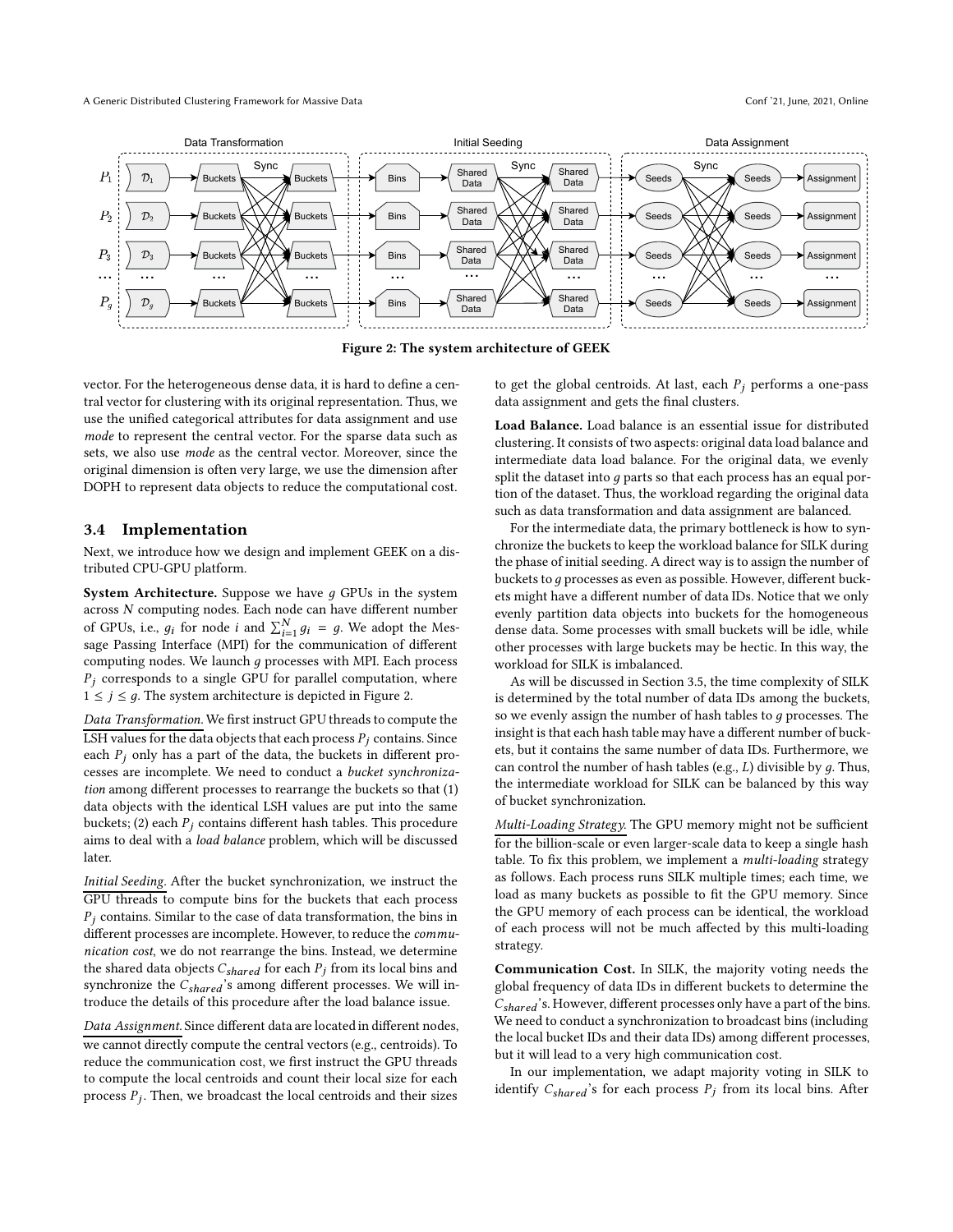Table 1: The time and space complexities of GEEK for the Homo, Hetero, and Sparse data

<span id="page-5-2"></span>

| <b>DType</b>   | Data Transformation                                   |                                  | Initial Seeding                                    |                                    | Data Assignment  |              | Total                                                           |                                    |
|----------------|-------------------------------------------------------|----------------------------------|----------------------------------------------------|------------------------------------|------------------|--------------|-----------------------------------------------------------------|------------------------------------|
|                | Time                                                  | Space                            | Time                                               | Space                              | Time             | Space        | Time                                                            | Space                              |
| Homo<br>Hetero | $O(dn \log n + n \log^2 n)$<br>$O(n^{1+\rho} \log n)$ | $O(n \log n)$<br>$O(n^{1+\rho})$ | $O(n^{1+\rho}\log^2 n)$<br>$O(n^{1+2\rho} \log n)$ | $O(n^{1+\rho})$<br>$O(n^{1+\rho})$ | O(ndk)<br>O(ndk) | O(n)<br>O(n) | $O(n^{1+\rho} \log^2 n + ndk)$<br>$O(n^{1+2\rho} \log n + ndk)$ | $O(n^{1+\rho})$<br>$O(n^{1+\rho})$ |
| Sparse         | $O(dn^{1+\rho}\log n)$                                | $O(n^{1+\rho})$                  | $O(n^{1+2\rho} \log n)$                            | $O(n^{1+\rho})$                    | O(ndk)           | O(n)         | $O(n^{1+2\rho} \log n + ndk)$                                   | $O(n^{1+\rho})$                    |

<span id="page-5-1"></span>

Figure 3: An example to reduce communication cost

that, each  $P_j$  only stores  $C_{shared}$ 's in its local bins. Then, we synchronize the  $C_{shared}$ 's among different processes such that each  $P_j$  has all distinct  $C_{shared}$ 's together for all bins. Since the size of  $C_{shared}$  is much smaller than that of the bin itself, the communication cost can be reduced significantly. After the synchronization of  $C_{shared}$ 's, we conduct SILK again for each  $P_j$  for deduplication.

Example 4: We now use Figure [3](#page-5-1) for an illustration. Suppose the data objects and buckets in Figure [3](#page-5-1) are as same as those in Fig-ure [1.](#page-2-0) Considering the process  $P_1$ . For  $Bin_1$ , since the data objects  $x_1, x_2, x_4$  appear more than half time of the buckets  $B_1$  and  $B_3$ , we get  $C_{shared} = \{x_1, x_2, x_4\}$  from  $Bin_1$ . Similarly, we get  $C_{shared}$  ${x_1, x_2, x_4}$  and  $C_{shared} = {x_6}$  from  $Bin_4$  and  $Bin_5$ , respectively. We ignore  $Bin_2$  and  $Bin_3$  because  $|Bin_j| \leq 1$ . The left part of Figure [3](#page-5-1) shows the  $C_{shared}$ 's from the local bins of  $P_1$  and  $P_2$ . After that, we conduct SILK again to remove the duplicates  $\{x_1, x_2, x_4\}$  and  ${x_3, x_5}$  from  $Bin_4$  and  $Bin_6$ , respectively. The right part of Figure [3](#page-5-1) shows the state after deduplication.

Since the majority voting is conducted on local bins, the  $C_{shared}$ 's in Figure [3](#page-5-1) might be slightly different from those in Figure [1.](#page-2-0) For example, we get  $\{x_3, x_5\}$  instead of  $\{x_3, x_5, x_6\}$  from  $Bin_2$ . However, if the shared data objects are close enough, most of them could be identified from local bins. Thus, we argue that it is reasonable to use this operation to reduce the communication cost by allowing a minor loss inaccuracy.

# <span id="page-5-0"></span>3.5 Complexity Analysis

We now discuss the time and space complexities of GEEK. Let  $k$ be the number of central vectors for data assignment, i.e.,  $k = |C|$ . To be concise, we only analyse the time and space complexities for the homogeneous dense data.

Data Transformation. We first take  $O(mnd)$  time and  $O(md)$ space to use  $m$  QALSH functions to compute the LSH values. Then, we spend  $O(mn \log n)$  time to scan and sort the *m* hash tables for bucket partitioning. We also use  $O(mn)$  space to store buck-ets (with data IDs only). According to QALSH [\[28\]](#page-9-32),  $m = O(\log n)$ . Thus, we need  $O(dn \log n + n \log^2 n)$  time and  $O(n \log n)$  space.

Initial Seeding. We then analyse the time and space complexities of SILK. Suppose  $N_{\mathcal{B}}$  is the number of buckets and  $D_{\mathcal{B}}$  is the average size of data IDs in each bucket. For the homogeneous dense data,  $N_{\mathcal{B}} = mt$  and  $D_{\mathcal{B}} = \frac{n}{t}$ , so  $N_{\mathcal{B}}D_{\mathcal{B}} = mn = O(n \log n)$ . Moreover, we can control the granularity of buckets so that  $N_{\mathcal{B}} =$  $O(n)$ . SILK first uses MinHash [\[11\]](#page-9-20) and takes  $O(N_BD_BKL)$  time and  $O(N_{\mathcal{B}}L)$  space to compute bins. The majority voting needs  $O(N_B D_B L)$  time to scan all buckets and their data IDs in bins to determine  $C_{shared}$ 's. Let  $N_C$  be the total number of data IDs in C, i.e.,  $N_C = \sum_{C_{shared} \in C} |C_{shared}|$ . We need  $O(N_C)$  space to store  $C$ . According to MinHash [\[11\]](#page-9-20),  $K = O(\log n)$  and  $L = O(n^{\rho})$ , where  $\rho = \ln(1/p_1)/\ln(1/p_2)$ . Some data IDs may be appeared in multiple  $C_{shared}$ 's, but  $k = |C| \ll n$ . Thus, SILK needs  $O(NgDgKL +$  $N_{\mathcal{B}}D_{\mathcal{B}}L$  =  $O(n^{1+\rho}\log^2 n)$  time and  $O(N_{\mathcal{B}}L + N_C) = O(n^{1+\rho})$ space. As can be seen, the time and space complexities of SILK are independent of  $k$ , and its time complexity is highly dependent on the total number of data IDs among the buckets, i.e.,  $N_{\mathcal{B}}D_{\mathcal{B}}$ .

**Data Assignment.** In this phase, we first take  $O(N_C d)$  time to compute the  $k$  centroids; then, we spend  $O(ndk)$  time and  $O(n)$ space to achieve the final clusters. As  $N_C = O(n)$ , we need  $O(ndk)$ time and  $O(n)$  space for data assignment. Table [1](#page-5-2) summarizes the time and space complexities of GEEK among the three types of data.[3](#page-5-3)

#### 3.6 Discussion

Similar to  $k$ -means and its variants, GEEK is good at discovering compact clusters with a spherical shape. However, it may fail to find complex-shaped clusters like DBSCAN [\[20](#page-9-3), [49\]](#page-10-16), or form dendrogram to facilitate the understanding of these clusters like hierarchical methods such as BIRCH [\[58\]](#page-10-1) and CURE [\[23\]](#page-9-1).

Nevertheless, as discussed in Section [3.5,](#page-5-0) the time complexity of SILK is independent of  $k$ . With this characteristic, we can first use GEEK to form a large number of microclusters and then use density-based methods to build on top of it to identify complexshaped clusters. Moreover, we can build an index for the microclusters to speed up the NNS (e.g., FAISS [\[33\]](#page-9-7)) and improve the scalability of other kinds of clustering methods such as DBSCAN and BIRCH. Thus, besides discovering the clusters, GEEK can be a fundamental tool to support and accelerate other clustering methods.

<span id="page-5-3"></span><sup>&</sup>lt;sup>3</sup>DType is short for data type. Homo, Hetero, and Sparse are short for the homogeneous dense data, heterogeneous dense data, and sparse data, respectively.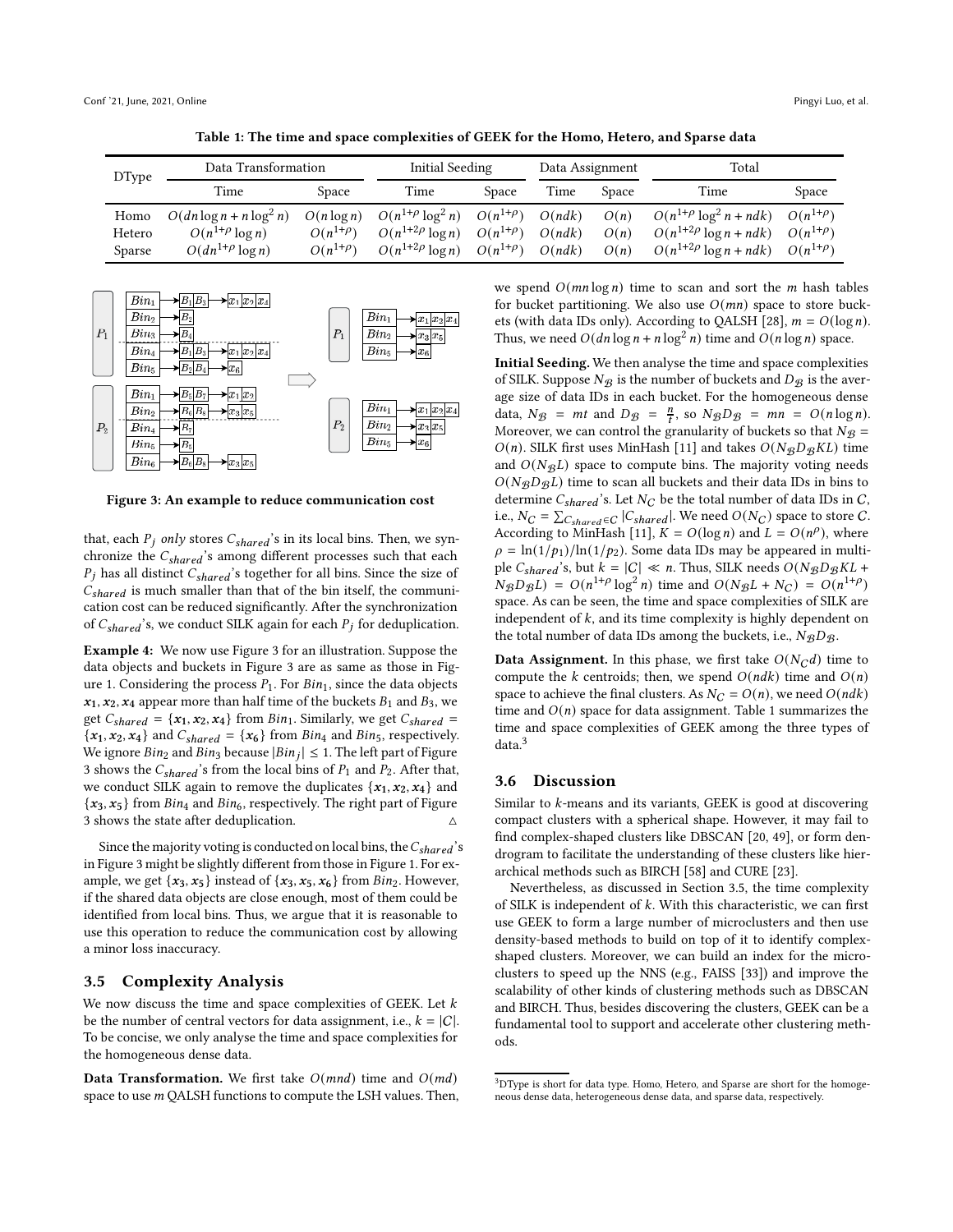A Generic Distributed Clustering Framework for Massive Data Conf '21, June, 2021, Online

## <span id="page-6-0"></span>4 EXPERIMENTS

We study the performance of GEEK over five large-scale datasets. All experiments are conducted on a distributed CPU-GPU platform which consists of 2 computing nodes and 6 GPUs. Node 1 has an Intel(R) Xeon(R) Platinum 8170 CPU  $@$  2.10 GHz with 52 cores, 1 TB RAM, and 2 Nvidia GeForce GTX 1080 Ti's with 11 GB memory. Node 2 has an Intel(R) Xeon(R) Gold 6130 CPU @ 2.10 GHz with 32 cores, 256 GB RAM, and 4 Nvidia GeForce GTX 1080 Ti's with 11 GB memory. Both machines are running on CentOS 7.4.

# 4.1 Experiment Setup

Competitors. To the best of our knowledge, GEEK is the first generic framework that supports clustering over different types of data, so there is no direct competitor. Alternatively, we select different state-of-the-art GPU-based methods as its competitors for different types of data. Specifically, for the homogeneous dense data, we choose Lloyd [\[41\]](#page-10-4), Yinyang  $[18]$ ,<sup>[4](#page-6-1)</sup> and FAISS  $[33]$ <sup>[5](#page-6-2)</sup> as baselines; for the heterogeneous dense data and the sparse data, we implement a GPU-based  $k$ -modes [\[30\]](#page-9-34) as its competitor.

Datasets. We evaluate the performance of GEEK over five real-life datasets, i.e., Gist, Sift10M, Sift1B,  $\!6}$  $\!6}$  $\!6}$  GeoNames,  $\!7}$  $\!7}$  $\!7}$  and URL.  $\!8}$  $\!8}$  $\!8}$  For the homogeneous dense datasets Gist, Sift10M, and Sift1B, we use Euclidean distance, while for the heterogeneous dense dataset GeoNames and the sparse dataset URL, we use the distance (1−Jaccard). The statistics of datasets are summarized in Table [2.](#page-6-6) Their details are described as follows.

- Gist. This homogeneous dense dataset has 10<sup>6</sup> Gist image features, where each feature is a 960-dimensional vector.
- Sift10M, Sift1B. These two homogeneous dense datasets consist of  $10^7$  and  $10^9$  Sift features from images, respectively, where each feature is a 128-dimensional vector.
- GeoNames. It contains over 11 million geographical names. After data cleaning, we get a heterogeneous dense dataset with 9 attributes, i.e., latitude, longitude, feature class, feature code, country code, population, elevation, dem, timezone.
- URL. This sparse dataset collects 2.3 million URLs, where it has around 3.2 million features but with only around 116 non-zeros for each data object [\[44\]](#page-10-17). We adopt DOPH [\[52\]](#page-10-15) to reduce the dimensionality to 400.

Evaluation Metrics. As done in FAISS [\[33\]](#page-9-7), one of the most frequent applications for clustering is to use the clusters for largescale NNS. For this case, we do not know the ground truth of clusters. The compactness of clusters becomes a vital indicator to evaluate the effectiveness of a clustering method. We use the following evaluation metrics for performance evaluation.

• Time. We use the running time (or simply time) to evaluate the efficiency of a method. It is defined as the wall-clock time (in seconds) of a method for clustering.

<span id="page-6-5"></span><span id="page-6-4"></span><sup>8</sup>[https://archive.ics.uci.edu/ml/datasets/URL+Reputation.](https://archive.ics.uci.edu/ml/datasets/URL+Reputation)

Table 2: Statistics of five real-life datasets

<span id="page-6-6"></span>

| Datasets | n                   | d                   | <b>DType</b> | Distance             |
|----------|---------------------|---------------------|--------------|----------------------|
| Gist     | $1.0 \times 10^{6}$ | 960                 | Homo         | Euclidean            |
| Sift10M  | $1.0 \times 10^{7}$ | 128                 | Homo         | Euclidean            |
| Siff1B   | $1.0 \times 10^{9}$ | 128                 | Homo         | Euclidean            |
| GeoNames | $1.1 \times 10^{7}$ | 9                   | Hetero       | 1 – Jaccard          |
| URL.     | $2.3 \times 10^{6}$ | $3.2 \times 10^{6}$ |              | Sparse $1 -$ Jaccard |

• Radius. We use radius to evaluate the effectiveness of a method. Given a cluster of  $m$  data objects  $\{x_1, \cdots, x_m\}$  and the central vector *c*, *radius* =  $\max_{i \in \{1, \cdots, m\}} Dist(x_i, c)$ . A small radius indicates a compact cluster.

We report the mean results of these metrics over five times of repetition. The number of clusters in FAISS [\[33\]](#page-9-7) is fixed because it splits the large clusters into two when  $k$  reduces. However, Lloyd [\[41\]](#page-10-4), Yinyang [\[18\]](#page-9-12),  $k$ -modes [\[30](#page-9-34)], and GEEK do not implement this operation. Their final number of clusters (i.e.,  $k^*$ ) may be smaller than the pre-specified  $k$  value. Since the radius is highly sensitive to  $k^*$ , we focus on  $k^*$  during the performance evaluation.

### 4.2 Parameters Studies

We first study the impacts of parameters of GEEK in a single GPU fashion. To be concise, we only show the results of GEEK over Sift10M, where  $\mathcal B$  is determined by  $t$  and  $m$ . Thus, we study the impacts of  $t$ ,  $m$ ,  $L$ ,  $K$ , and  $\delta$ . The results are depicted in Figure [4.](#page-7-0)

**Impact of** *t*. We fix  $m = 40$ ,  $K = 3$ ,  $\delta = 10$  and vary  $t \in \{5000, 10000,$ 20000, 30000}. We use different  $L \in \{10, 20, 30, 40\}$  to get different  $k^*$ 's. From Figure [4,](#page-7-0) GEEK enjoys its best performance under different  $t$ 's for different ranges of  $k^*$ . Since  $t$  controls the granularity of buckets, a larger  $t$  leads to a better performance for a larger  $k^*$ . Thus, we use different  $t \in \{5000, 10000, 20000, 30000\}$  to get different  $k^*$  values for the remaining parameters studies.

**Impacts of m and L.** We first fix  $L = 20$ ,  $K = 3$ ,  $\delta = 10$  and vary  $m \in \{20, 40, 60\}$ . For different ranges of  $k^*$ , GEEK achieves its best performance under different *m*'s. For example, when  $k^* > 11,000$ , GEEK enjoys the least running time and comparable radius values under  $m = 60$ , while for  $k^* < 5,000$ , GEEK achieves its best results under  $m = 20$ . We then fix  $m = 40$ ,  $K = 3$ ,  $\delta = 10$  and vary  $L \in$  $\{10, 20, 30, 40\}$ . Similar to the impacts of t and m, GEEK achieves its best performance under different  $L$ 's. As the increase of  $m$  or  $L$ , more buckets will be generated for seeding and results in a larger  $k^*$ . Based on the above observations, we tune a combination of  $t$ , *m*, and *L* to get the best result of GEEK for different ranges of  $k^*$ .

**Impacts of K and**  $\delta$ **.** We first fix  $m = 40$ ,  $L = 20$ ,  $\delta = 10$  and vary  $K \in \{2, 3, 4, 5\}$ . Except  $K = 2$ , the results of GEEK under other settings of  $K$  are comparable to each other. Thus, the performance of GEEK is less sensitive to K. Then, we fix  $m = 40, L = 20, K = 3$ and vary  $\delta \in \{1, 10, 100\}$ . Similar to the impact of K, the results of GEEK under different  $\delta$ 's are almost identical to each other. For simplicity, we set  $K = 3$  and  $\delta = 10$  by default.

**Summary.** In the subsequent experiments, we set  $K = 3$  and  $\delta =$ 10 for GEEK; to remove the impact of parameters, we run GEEK on a grid search of  $t \in \{5000, 10000, 20000, 30000\}$ ,  $m \in \{20, 40, 60\}$ ,

<span id="page-6-2"></span><span id="page-6-1"></span><sup>4</sup>Lloyd and Yinyang are available at [https://github.com/src-d/kmcuda.](https://github.com/src-d/kmcuda) <sup>5</sup>FAISS is a very popular GPU-based library for efficient similarity search and clustering, its implementation is available at [https://github.com/facebookresearch/faiss.](https://github.com/facebookresearch/faiss)  $^6$ Gist, Sift10M, and Sift1B can be downloaded from [http://corpus-texmex.irisa.fr/.](http://corpus-texmex.irisa.fr/)

<span id="page-6-3"></span><sup>7</sup>[https://www.kaggle.com/geonames/geonames-database.](https://www.kaggle.com/geonames/geonames-database)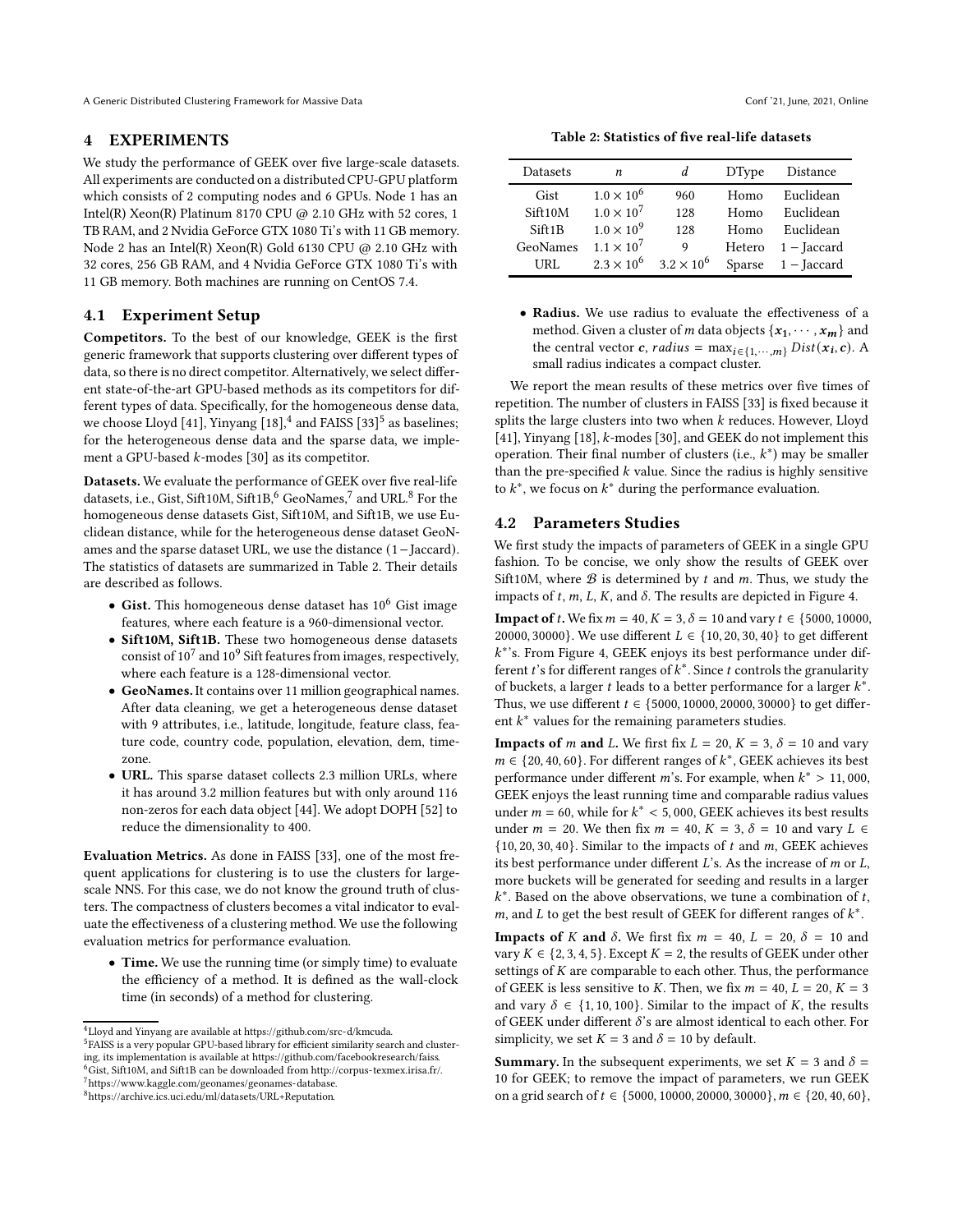<span id="page-7-0"></span>Conf '21, June, 2021, Online Pingyi Luo, et al. and the Pingyi Luo, et al. and the Pingyi Luo, et al.



Figure 4: The results of GEEK over Sift10M under different parameter settings

<span id="page-7-1"></span>

Figure 5: The results of all methods

and  $L \in \{10, 20, 30, 40\}$  and report its best results for different  $k^*$ values. For Yinyang and FAISS, we use the settings suggested by the authors  $[18, 33]$  $[18, 33]$  and set  $k$  from 100 to 20, 000 to get different  $k^*$ 's if possible. Lloyd and  $k$ -modes do not require extra parameters.

# 4.3 Results and Analysis

We evaluate GEEK in terms of five aspects: the clustering performance, the scalability to massive datasets, the initial seeding performance and the performance on multi-GPUs and multi-nodes.

Clustering Performance.We first study the performance of GEEK under different  $k^*$  values. For the competitors, we report their least running time as soon as they converge. Since Yinyang only supports a single GPU, we run all methods on 1 GPU to make a fair comparison. The results are shown in Figure [5.](#page-7-1)

GEEK is slightly faster than FAISS over Gist and Sift10M, and compared with Lloyd and Yinyang, GEEK achieves at least one order of magnitude acceleration when  $k^* > 2,000$ . The reason is that the phases of data transformation and initial seeding of GEEK are independent of  $k$ , and it conducts a one-pass data assignment only. Thus, GEEK becomes increasingly efficient as  $k$  increases. Moreover, GEEK enjoys a smaller radius than the competitors so that it can generate more compact clusters than the competitors. Therefore, GEEK outperforms Lloyd, Yinyang, and FAISS over these homogeneous dense datasets.

As can be seen from Figure [5,](#page-7-1) GEEK also enjoys at least one order of magnitude less running time than  $k$ -modes over GeoNames and URL when  $k^* > 5,000$ . The radius values of GEEK are close to (or slightly larger than) those of  $k$ -modes, which indicates that GEEK can generate clusters as compact as  $k$ -modes. Notice that GEEK is much more efficient than  $k$ -modes, and as will be shown later, GEEK can support multi-GPUs and multi-nodes. If the compactness is much more important than the efficiency, we can conduct several passes of data assignments for GEEK with multi-GPUs to get more compact clusters yet without losing efficiency. Thus, we can claim that GEEK outperforms  $k$ -modes over the heterogeneous dense dataset GeoNames and the sparse dataset URL.

Additionally, as  $k^*$  increases, the slope of GEEK is smooth like FAISS, which is much smaller than those of Lloyd, Yinyang, and  $k$ -modes. This observation further demonstrates that the running time of GEEK is not very sensitive to  $k^*$ . Due to the large GPU memory usage, Yinyang cannot support clustering with large  $k^*$ values. Thus, the curves of Yinyang are relatively short.

Scalability to Massive Datasets. We then study the scalability of GEEK on a billion-scale dataset Sift1B. Since the performance of Lloyd and Yinyang are much worse than GEEK and FAISS, we only run GEEK and FAISS on a distributed CPU-GPU platform with 2 computing nodes, where each computing node uses 2 GPUs (2+2 GPUs). The results are displayed in Figure [5.](#page-7-1)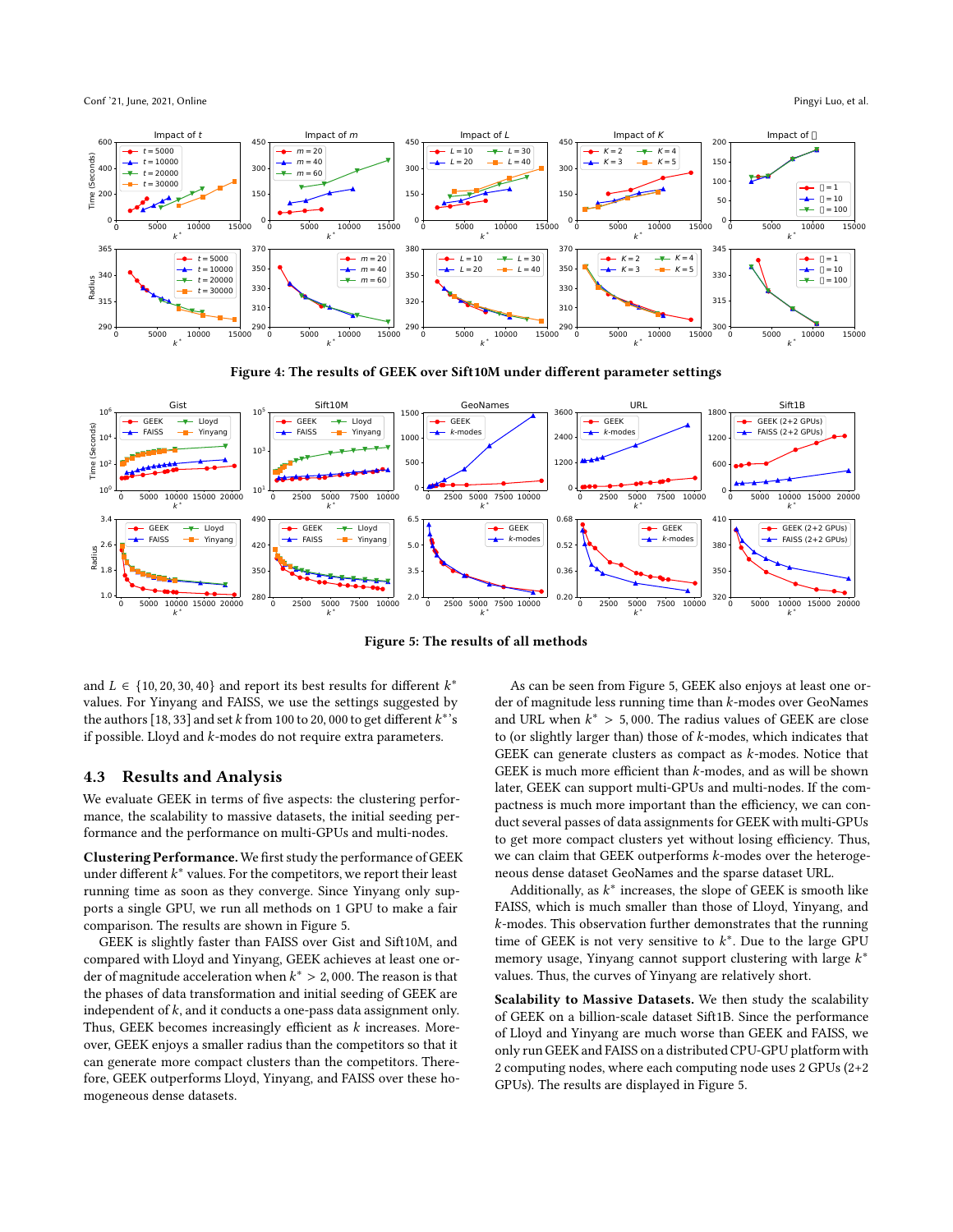<span id="page-8-2"></span>A Generic Distributed Clustering Framework for Massive Data Conf '21, June, 2021, Online



Figure 6: The results of different initial seeding methods over Gist and Sift10M

The radius values of GEEK are much smaller than those of GEEK, especially when  $k^* > 5,000$ . However, FAISS is 2 ~ 4 times faster than GEEK because FAISS uses a sampling method in its implementation to reduce the computational cost and space overhead. Given a specific k value, FAISS uniformly draws a sample set of  $(256 \cdot k)$ data to determine  $k$  centroids. The sample size is much smaller than  $10^9$ , e.g., only 0.5% of Sift1B for a considerable  $k$  value such as  $k = 20,000$ . Thus, FAISS enjoys better scalability than GEEK. However, using a sample set to deal with billion-scale data might be problematic. The sample set is merely a sketch representation of the full data. The centroids may concentrate on the high-density areas, leading to a large radius for clusters with data objects from lowdensity areas. In fact, the scalability of GEEK is still good enough for most applications. According to Figure [5,](#page-7-1) GEEK can provide compact clusters for  $k^* \approx 20,000$  with less than 20 minutes.

Initial Seeding Performance. Next, we study the performance of SILK. We choose  $k$ -means++ [\[5](#page-9-8)] and the random selection (Ran-dom)<sup>[9](#page-8-1)</sup> as competitors. To make a fair comparison, we only record their running time of initial seeding; then, we use their seeds for a one-pass data assignment to evaluate the seeding performance. We show the results on 1 GPU over Gist and Sift10M in Figure [6.](#page-8-2) Similar trends can be observed from other datasets.

The radius values of SILK are much smaller than those of  $k$ means++ and Random, which indicates that the initial seeds generated by SILK are well-selected and can be used to achieve more compact clusters than others. Even though Random enjoys the least running time, SILK requires less running time than  $k$ -means++, and its advantage is more apparent when  $k^*$  increases. Moreover, the running time of  $k$ -means++ is linear to  $k^*$ , while that of SILK and Random is less sensitive to  $k^*$ . This phenomenon could be because the time complexity of both SILK and Random is independent of  $k$ , while  $k$ -means++ requires  $O(k)$  iterations to generate the same number of seeds. Thus, SILK outperforms  $k$ -means++ and Random over Gist and Sift10M, especially in large  $k^*$  values.

Performance on Multi-GPUs. To verify the effectiveness of the distributed implementation, we first study the performance of GEEK

<span id="page-8-3"></span>

Figure 7: The results of GEEK over Sift10M on multi-GPUs and multi-nodes

on multi-GPUs. To reduce the impact of communication overhead from different computing nodes, we run GEEK on a single node (i.e., Node 2) and vary the number of GPUs in a range of  $\{1, 2, 4\}$ . The results of GEEK over Sift10M are displayed in Figure [7.](#page-8-3) Similar trends can be observed from other datasets.

The acceleration of GEEK is asymptotically linear to the number of GPUs, which indicates that each GPU's workload for the original data and intermediate data is balanced. Besides, the radius values of GEEK under different number of GPUs are close to each other. Thus, GEEK can provide stable, compact results on multi-GPUs.

Performance on Multi-Nodes. To this end, we study the performance of GEEK on multi-nodes. We consider three cases: (1) Node 1 uses one GPU only (1 GPU); (2) both Node 1 and Node 2 use one GPU (1+1 GPUs); (3) both Node 1 and Node 2 use two GPUs (2+2 GPUs). The results over Sift10M are depicted in Figure [7.](#page-8-3) Similar trends can be observed from other datasets.

Similar to the results on multi-GPUs, the acceleration of GEEK is asymptotically linear to the total number of GPUs, demonstrating the effectiveness of the distributed implementation in reducing the communication cost across different nodes. Since the radius values under different cases are close to each other, GEEK can provide stable, compact clusters on multi-nodes. Thus, no matter on a single node with multi-GPUs or multi-nodes with multi-GPUs, the distributed implementation of GEEK is efficient and effective.

# <span id="page-8-0"></span>5 RELATED WORK

Clustering is a fundamental problem with extensive studies. Well known methods includes partitioning [\[30,](#page-9-34) [41](#page-10-4), [43](#page-10-18), [45](#page-10-19), [48\]](#page-10-20), hierarchical [\[23,](#page-9-1) [58\]](#page-10-1), density-based [\[4](#page-9-2), [20](#page-9-3), [22](#page-9-4), [49](#page-10-16)] and grid-based methods [\[1](#page-9-5), [50](#page-10-21), [54](#page-10-2)]. A comprehensive survey can be referred to [\[53,](#page-10-3) [56](#page-10-22)]. Since GEEK is most related to partitioning methods such as  $k$ -means and its variants, we briefly discuss those methods.

 $k$ -means was first introduced by MaxQueen [\[45\]](#page-10-19). The most famous version is  $Lloyd's algorithm [41]$  $Lloyd's algorithm [41]$ , which randomly selects  $k$ data objects as initial seeds and conducts the assign-update iteration with  $O(ndk)$  time until the clusters converge. As data have

<span id="page-8-1"></span> $9$ The GPU versions of  $k$ -means++ and Random (implemented by CUDA) are available at [https://github.com/src-d/kmcuda.](https://github.com/src-d/kmcuda)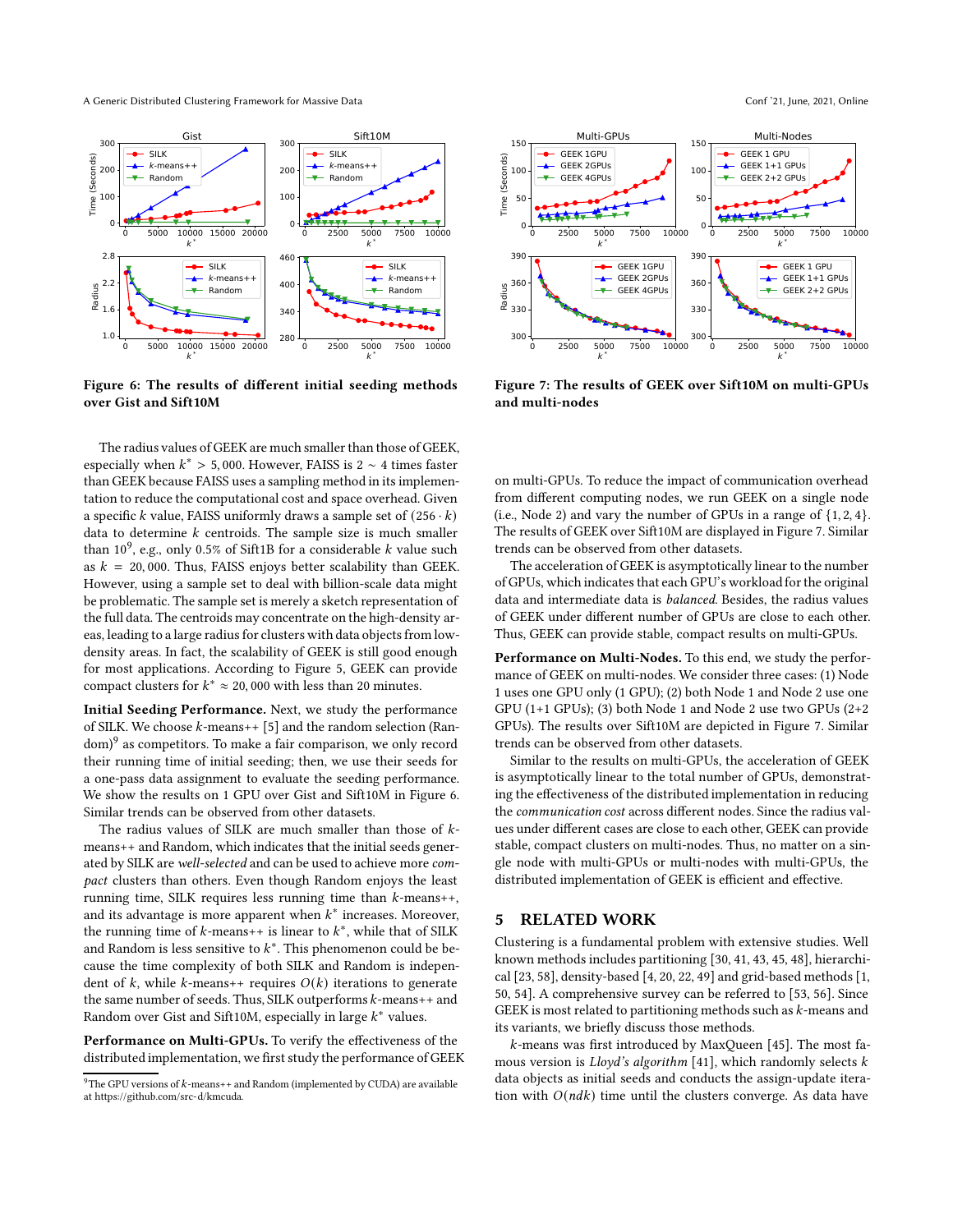been rapidly increased, many variants have been proposed to improve Lloyd's algorithm in initial seed selection, the support of large  $d$  and  $k$ , and the acceleration of massive data.

As is well-known, a good selection of initial seeds is crucial for  $k$ -means to quickly converge. The classic remedy is to use  $k$ -means++[\[5](#page-9-8)], but it requires  $O(ndk^2)$  time and  $O(k)$  iterations, which is hard to parallel. Bahmani et al. [\[8\]](#page-9-9) proposed a parallel variant  $k$ means|| and reduced the iterations to  $O(\log k)$ . To get a fast and provably good seeding algorithm, Bachem et al. [\[6](#page-9-35)] designed a Markov chain Monte Carlo sampling method to generate  $k$  seeds that satisfy the  $k$ -means++ distribution. Later, they provided a new analysis of  $k$ -means|| that bounds the quality of  $k$  seeds for any number of iterations [\[7\]](#page-9-0). However, these methods still have a running time of Ω( $k^2$ ). Recently, Cohen-addad et al. proposed a near linear time method for  $k$ -means++ seeding with rejection sampling. Compared with existing techniques, SILK is independent of  $k$  and it does not need to set up  $k$  in advance. Thus, GEEK can efficiently generate a large number of initial seeds.

Another direction to optimize  $k$ -means is to support large values of  $d$  and  $k$ . Elkan [\[19\]](#page-9-13) introduced a representative work which uses triangle inequality to avoid unnecessary distance computations. Algorithms of the same kinds include Hamerly [\[25\]](#page-9-14), Ding et al. [\[18\]](#page-9-12), Newling et al. [\[46,](#page-10-23) [47\]](#page-10-5), and Curtin [\[15\]](#page-9-11). Since we aim to support different types of data, we cannot leverage the geometric properties such as triangle inequality for acceleration. Instead, we apply GPUs and implement GEEK on a distributed CPU-GPU platform to speed up the distance computation for data assignment.

Recently, many researchers also consider using modern hardwares, such as GPUs [\[12,](#page-9-15) [35,](#page-9-36) [40\]](#page-10-7) and many-core supercomputers [\[24](#page-9-37), [38](#page-10-6)], to scale up  $k$ -means for massive datasets. However, they are highly optimized for a specific distance, e.g., Euclidean distance. In contrast, GEEK is a generic distributed clustering framework, which can handle large-scale data with many distance functions.

# <span id="page-9-30"></span>6 CONCLUSION

In this paper, we introduce a novel generic distributed clustering framework GEEK to process massive data of three data types. We also propose a new seeding method SILK to efficiently generate seeds from similar buckets. As distinct from  $k$ -means++ and its variants, SILK does not need to pre-specify  $k$ , and its time complexity is independent of  $k$ . With this advantage, GEEK can also be a fundamental tool to support and accelerate other clustering methods. We design and implement GEEK on a distributed CPU-GPU platform. Extensive experiments over five large-scale datasets demonstrate the superior performance of GEEK, especially when  $k$  is large.

#### REFERENCES

- <span id="page-9-5"></span>[1] Rakesh Agrawal, Johannes Gehrke, Dimitrios Gunopulos, and Prabhakar Raghavan. 1998. Automatic subspace clustering of high dimensional data for data mining applications. In SIGMOD. 94–105.
- <span id="page-9-18"></span>[2] Alexandr Andoni and Piotr Indyk. 2006. Near-optimal hashing algorithms for approximate nearest neighbor in high dimensions. In FOCS. 459–468.
- <span id="page-9-19"></span>[3] Alexandr Andoni, Piotr Indyk, Thijs Laarhoven, Ilya Razenshteyn, and Ludwig Schmidt. 2015. Practical and optimal LSH for angular distance. In NeurIPS. 1225– 1233.
- <span id="page-9-2"></span>[4] Mihael Ankerst, Markus M Breunig, Hans-Peter Kriegel, and Jörg Sander. 1999. OPTICS: ordering points to identify the clustering structure. SIGMOD 28, 2 (1999), 49–60.
- <span id="page-9-8"></span>[5] David Arthur and Sergei Vassilvitskii. 2007. k-means++: The advantages of careful seeding. In SODA. 1027–1035.
- <span id="page-9-35"></span>[6] Olivier Bachem, Mario Lucic, Hamed Hassani, and Andreas Krause. 2016. Fast and provably good seedings for k-means. In NeurIPS. 55-63.
- <span id="page-9-0"></span>[7] Olivier Bachem, Mario Lucic, and Andreas Krause. 2017. Distributed and provably good seedings for k-means in constant rounds. In ICML. 292–300.
- <span id="page-9-9"></span>[8] Bahman Bahmani, Benjamin Moseley, Andrea Vattani, Ravi Kumar, and Sergei Vassilvitskii. 2012. Scalable k-means++. PVLDB 5, 7 (2012), 622–633.
- <span id="page-9-28"></span>[9] Aditya Bhaskara and Maheshakya Wijewardena. 2018. Distributed clustering via lsh based data partitioning. In ICML. 570–579.
- <span id="page-9-29"></span>[10] Andrei Z Broder. 1997. On the resemblance and containment of documents. In Proceedings of Compression and Complexity of Sequences. 21–29.
- <span id="page-9-20"></span>[11] Andrei Z Broder, Moses Charikar, Alan M Frieze, and Michael Mitzenmacher. 1998. Min-wise independent permutations. In STOC. 327–336.
- <span id="page-9-15"></span>[12] Feng Cao, Anthony KH Tung, and Aoying Zhou. 2006. Scalable clustering using graphics processors. In WAIM. 372–384.
- <span id="page-9-21"></span>[13] Moses S Charikar. 2002. Similarity estimation techniques from rounding algorithms. In STOC. 380–388.
- <span id="page-9-10"></span>[14] Vincent Cohen-Addad, Silvio Lattanzi, Ashkan Norouzi-Fard, Christian Sohler, and Ola Svensson. 2020. Fast and Accurate  $k$ -means++ via Rejection Sampling. NeurIPS 33 (2020).
- <span id="page-9-11"></span>[15] Ryan R Curtin. 2017. A dual-tree algorithm for fast k-means clustering with large k. In SDM. 300–308.
- <span id="page-9-22"></span>[16] Mayur Datar, Nicole Immorlica, Piotr Indyk, and Vahab S Mirrokni. 2004. Locality-sensitive hashing scheme based on p-stable distributions. In SoCG. 253– 262.
- <span id="page-9-27"></span>[17] Fabrício Olivetti de França. 2016. A hash-based co-clustering algorithm for categorical data. Expert Systems with Applications 64 (2016), 24–35.
- <span id="page-9-12"></span>[18] Yufei Ding, Yue Zhao, Xipeng Shen, Madanlal Musuvathi, and Todd Mytkowicz. 2015. Yinyang k-means: A drop-in replacement of the classic k-means with consistent speedup. In ICML. 579–587.
- <span id="page-9-13"></span>[19] Charles Elkan. 2003. Using the triangle inequality to accelerate k-means. In ICML. 147–153.
- <span id="page-9-3"></span>[20] Martin Ester, Hans-Peter Kriegel, Jörg Sander, and Xiaowei Xu. 1996. A densitybased algorithm for discovering clusters in large spatial databases with noise. In KDD, Vol. 96. 226–231.
- <span id="page-9-33"></span>[21] Junhao Gan, Jianlin Feng, Qiong Fang, and Wilfred Ng. 2012. Locality-sensitive hashing scheme based on dynamic collision counting. In SIGMOD. 541–552.
- <span id="page-9-4"></span>[22] Junhao Gan and Yufei Tao. 2015. DBSCAN revisited: Mis-claim, un-fixability, and approximation. In SIGMOD. 519–530.
- <span id="page-9-1"></span>[23] Sudipto Guha, Rajeev Rastogi, and Kyuseok Shim. 1998. CURE: an efficient clustering algorithm for large databases. In SIGMOD, Vol. 27. 73–84.
- <span id="page-9-37"></span>[24] Ali Hadian and Saeed Shahrivari. 2014. High performance parallel k-means clustering for disk-resident datasets on multi-core CPUs. The Journal of Supercomputing 69, 2 (2014), 845–863.
- <span id="page-9-14"></span>[25] Greg Hamerly. 2010. Making k-means even faster. In SDM. 130–140.
- <span id="page-9-16"></span>[26] Sariel Har-Peled, Piotr Indyk, and Rajeev Motwani. 2012. Approximate nearest neighbor: Towards removing the curse of dimensionality. Theory of Computing 8, 1 (2012), 321–350.
- <span id="page-9-31"></span>[27] Qiang Huang, Jianlin Feng, Qiong Fang, Wilfred Ng, and Wei Wang. 2017. Queryaware locality-sensitive hashing scheme for  $l_p$  norm. VLDBJ 26, 5 (2017), 683– 708.
- <span id="page-9-32"></span>[28] Qiang Huang, Jianlin Feng, Yikai Zhang, Qiong Fang, and Wilfred Ng. 2015. Query-aware locality-sensitive hashing for approximate nearest neighbor search. PVLDB 9, 1 (2015), 1–12.
- <span id="page-9-23"></span>[29] Qiang Huang, Guihong Ma, Jianlin Feng, Qiong Fang, and Anthony KH Tung. 2018. Accurate and Fast Asymmetric Locality-Sensitive Hashing Scheme for Maximum Inner Product Search. In KDD. 1561–1570.
- <span id="page-9-34"></span>[30] Zhexue Huang. 1998. Extensions to the k-means algorithm for clustering large data sets with categorical values. DMKD 2, 3 (1998), 283–304.
- <span id="page-9-17"></span>[31] Piotr Indyk and Rajeev Motwani. 1998. Approximate nearest neighbors: towards removing the curse of dimensionality. In STOC. 604-613.
- <span id="page-9-6"></span>[32] Wen Jin, Anthony KH Tung, and Jiawei Han. 2001. Mining top-n local outliers in large databases. In KDD. 293–298.
- <span id="page-9-7"></span>[33] Jeff Johnson, Matthijs Douze, and Hervé Jégou. 2019. Billion-scale similarity search with GPUs. IEEE Transactions on Big Data (2019).
- <span id="page-9-26"></span>[34] Hisashi Koga, Tetsuo Ishibashi, and Toshinori Watanabe. 2007. Fast agglomerative hierarchical clustering algorithm using Locality-Sensitive Hashing. KAIS 12, 1 (2007), 25–53.
- <span id="page-9-36"></span>[35] Kai J Kohlhoff, Vijay S Pande, and Russ B Altman. 2013. K-Means for Parallel Architectures Using All-Prefix-Sum Sorting and Updating Steps. IEEE Transactions on Parallel and Distributed Systems 8, 24 (2013), 1602–1612.
- <span id="page-9-24"></span>[36] Yifan Lei, Qiang Huang, Mohan Kankanhalli, and Anthony Tung. 2019. Sublinear Time Nearest Neighbor Search over Generalized Weighted Space. In ICML. 3773–3781.
- <span id="page-9-25"></span>[37] Yifan Lei, Qiang Huang, Mohan Kankanhalli, and Anthony KH Tung. 2020. Locality-Sensitive Hashing Scheme based on Longest Circular Co-Substring. In SIGMOD. 2589–2599.